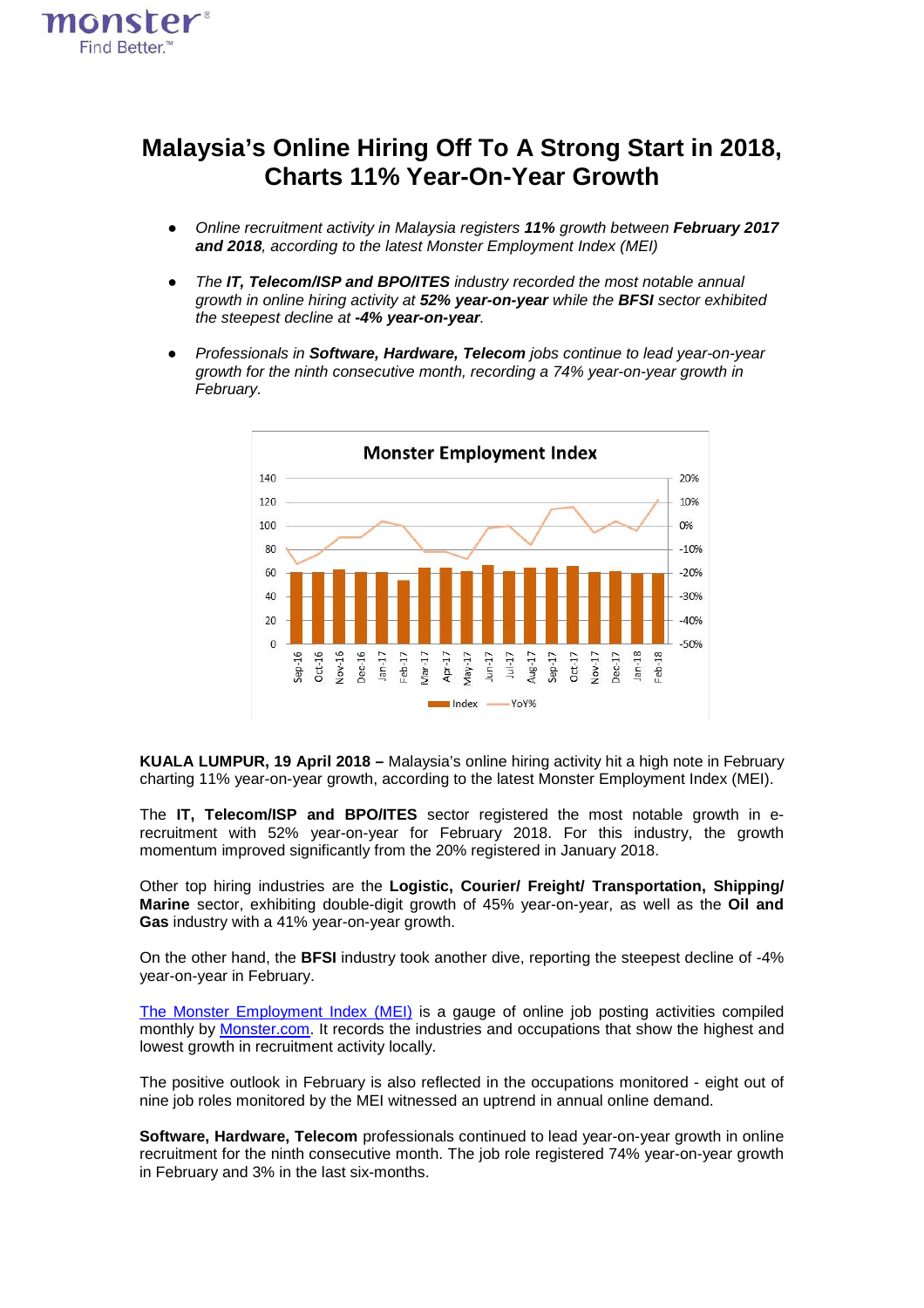

**Hospitality & Travel** job roles also saw an uptrend in online demand for the second consecutive month, witnessing 26% year-on-year growth.

**Marketing & Communications** is the only job-role to match the corresponding period a yearago of 0% growth.

"The Malaysian economy remained resilient in the fourth quarter of 2017, posting a 5.9% year-on-year growth driven predominantly by private sector demand. The strong outlook in the last quarter correlates with the steady growth in Malaysia's job market and marks continued business confidence especially in the tech, logistics and oil & gas sector," said Abhijeet Mukherjee, CEO of Monster.com – APAC and Middle East.

"Malaysia has seen significant progress in its digital transformation journey, launching the Digital Free Trade Zone, and introducing multiple digital initiatives in its national agenda. As traditional business models are disrupted, SMEs, which represent 98.5% of businesses in Malaysia needs to continue to scale their business through new technology adoption and start redefining the way work gets done. We are seeing a surge in the battle for talent in tech, ecommerce and professional services, signaling strong demand for niche skills to match and adapt to changing local and global market needs. Students and employees alike should always stay ahead of industry trends to grasp and anticipate changing market needs, and in turn consistently upgrade their skills and find new opportunities."

The Monster [Employment](http://www.monster.com.my/employment-index/) Index Malaysia is a monthly gauge of online job posting activity, based on a real-time review of millions of employer job opportunities, culled from a large representative selection of career websites and online job listings across Malaysia. The Index does not reflect the trend of any one advertiser or source, but is an aggregate measure of the change in job listings across the industry.

| Sep | Oct | Nov | Dec | Jan | Feb | Mar | Apr | May | Jun | Jul | Aug | Sep | Oct | Nov | Dec | Jan | Feb | $Y$ -o- $Y$ |
|-----|-----|-----|-----|-----|-----|-----|-----|-----|-----|-----|-----|-----|-----|-----|-----|-----|-----|-------------|
| 16  | 16  | 16  | 16  | 17  | 17  | 17  | 17  | 17  | 17  | 17  | 17  | 17  | 17  | 17  | 17  | 18  | 18  |             |
| 61  | 61  | 63  | 61  | 61  | 54  | 65  | 65  | 62  | 67  | 62  | 65  | 65  | 66  | 61  | 62  | 60  | 60  | 11%         |

## **Monster Employment Index Malaysia results for the past 18 months are as follows:**

## **Top Growth Industries Lowest Growth Industries**

| Year-over-year Growth                                           | <b>Feb</b><br>17 | <b>Feb</b><br>18 | % Growth<br>$Y - 0 - Y$ | Year-over-year Growth                                                         | Feb<br>17 | Feb<br>18 | % Growth<br>$Y-0-Y$ |
|-----------------------------------------------------------------|------------------|------------------|-------------------------|-------------------------------------------------------------------------------|-----------|-----------|---------------------|
| IT, Telecom/ISP and BPO/ITES                                    | 64               | 97               | 52%                     | Production/Manufacturing,<br>Automotive and Ancillary                         | 87        | 90        | 3%                  |
| Logistic, Courier/ Freight/<br>Transportation, Shipping/ Marine | 47               | 68               | 45%                     | Advertising, Market Research,<br>Public Relations, Media and<br>Entertainment | 58        | 57        | $-2%$               |
| Oil and Gas                                                     | 66               | 93               | 41%                     | Retail                                                                        | 42        | 41        | $-2%$               |
| Hospitality                                                     | 53               | 65               | 23%                     | <b>BFSI</b>                                                                   | 71        | 68        | $-4%$               |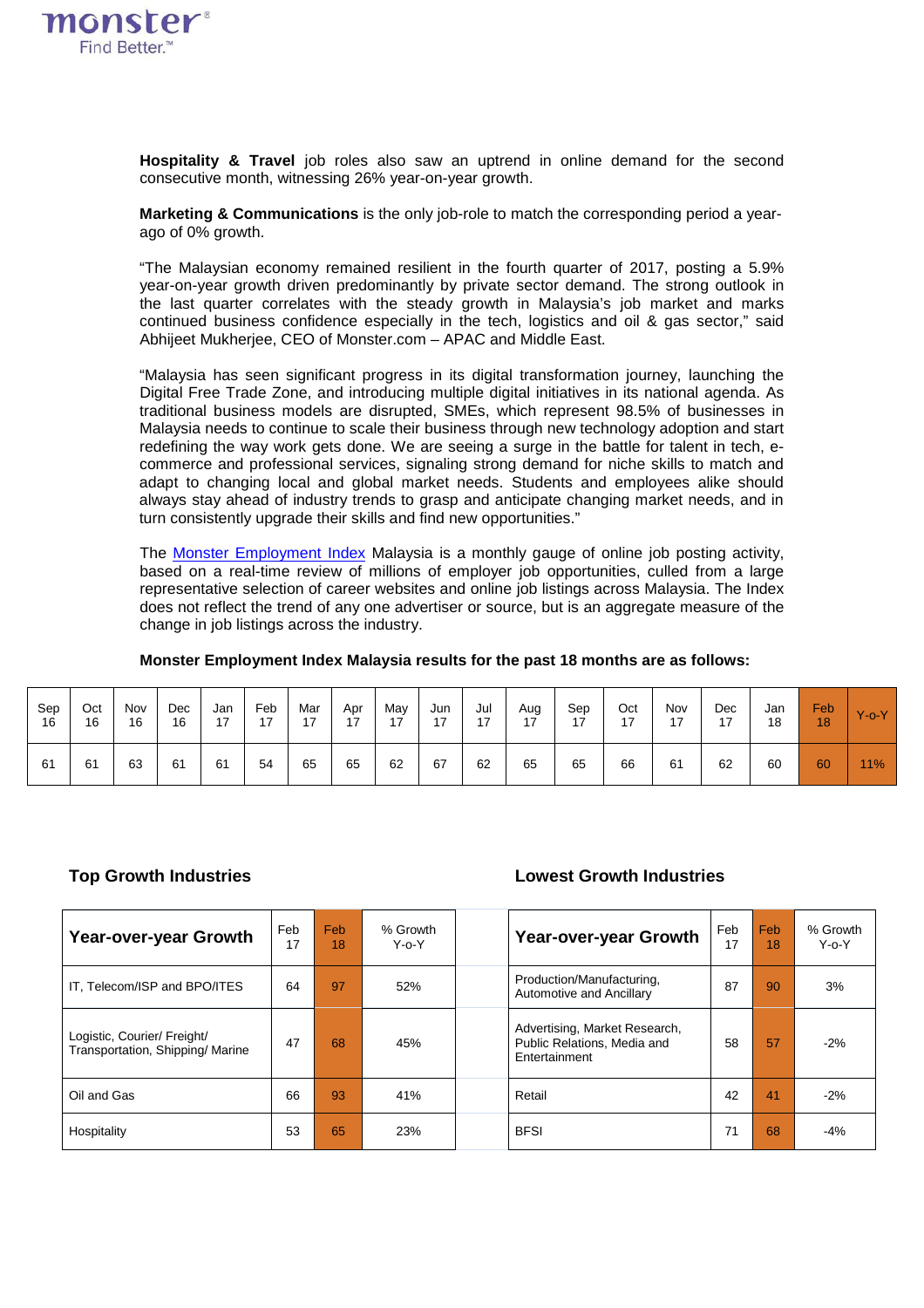

## **Top Growth Occupations Lowest Growth Occupations**

| Year-over-year Growth             | Feb<br>17 | Feb<br>18 | % Growth<br>$Y - 0 - Y$ | Year-over-year Growth      | Feb<br>17 | Feb<br>18 | % Growth<br>$Y - 0 - Y$ |
|-----------------------------------|-----------|-----------|-------------------------|----------------------------|-----------|-----------|-------------------------|
| Software, Hardware, Telecom       | 35        | 61        | 74%                     | <b>Customer Service</b>    | 23        | 24        | 4%                      |
| <b>Hospitality &amp; Travel</b>   | 31        | 39        | 26%                     | HR & Admin                 | 57        | 58        | 2%                      |
| Sales & Business Development      | 63        | 76        | 21%                     | Finance & Accounts         | 68        | 69        | $1\%$                   |
| Purchase/ Logistics/ Supply Chain | 61        | 73        | 20%                     | Marketing & Communications | 77        | 77        | $0\%$                   |

# By Industry

|                                                                                             | 2017 |     |     |     |     |     |     |     |     |            |     |     | 2018 |  |  |
|---------------------------------------------------------------------------------------------|------|-----|-----|-----|-----|-----|-----|-----|-----|------------|-----|-----|------|--|--|
|                                                                                             | Feb  | Mar | Apr | May | Jun | Jul | Aug | Sep | Oct | <b>Nov</b> | Dec | Jan | Feb  |  |  |
| IT, Telecom/ISP and<br><b>BPO/ITES</b>                                                      | 64   | 86  | 87  | 87  | 100 | 92  | 92  | 95  | 99  | 93         | 100 | 96  | 97   |  |  |
| <b>Engineering, Construction</b><br>and Real Estate                                         | 63   | 75  | 71  | 69  | 69  | 64  | 67  | 67  | 69  | 63         | 63  | 65  | 66   |  |  |
| <b>BFSI</b>                                                                                 | 71   | 88  | 86  | 82  | 85  | 75  | 78  | 75  | 76  | 69         | 69  | 66  | 68   |  |  |
| Production/Manufacturing,<br><b>Automotive and Ancillary</b>                                | 87   | 93  | 93  | 94  | 93  | 89  | 91  | 92  | 92  | 91         | 90  | 89  | 90   |  |  |
| <b>Oil and Gas</b>                                                                          | 66   | 71  | 82  | 78  | 87  | 83  | 87  | 86  | 87  | 89         | 91  | 91  | 93   |  |  |
| <b>Hospitality</b>                                                                          | 53   | 59  | 59  | 55  | 58  | 60  | 64  | 64  | 62  | 65         | 61  | 63  | 65   |  |  |
| Retail                                                                                      | 42   | 57  | 59  | 59  | 64  | 54  | 54  | 52  | 50  | 42         | 43  | 41  | 41   |  |  |
| Logistic, Courier/ Freight/<br>Transportation, Shipping/<br><b>Marine</b>                   | 47   | 69  | 69  | 67  | 76  | 66  | 72  | 63  | 72  | 65         | 60  | 67  | 68   |  |  |
| <b>Advertising, Market</b><br>Research, Public Relations,<br><b>Media and Entertainment</b> | 58   | 69  | 66  | 63  | 67  | 61  | 63  | 62  | 62  | 59         | 60  | 57  | 57   |  |  |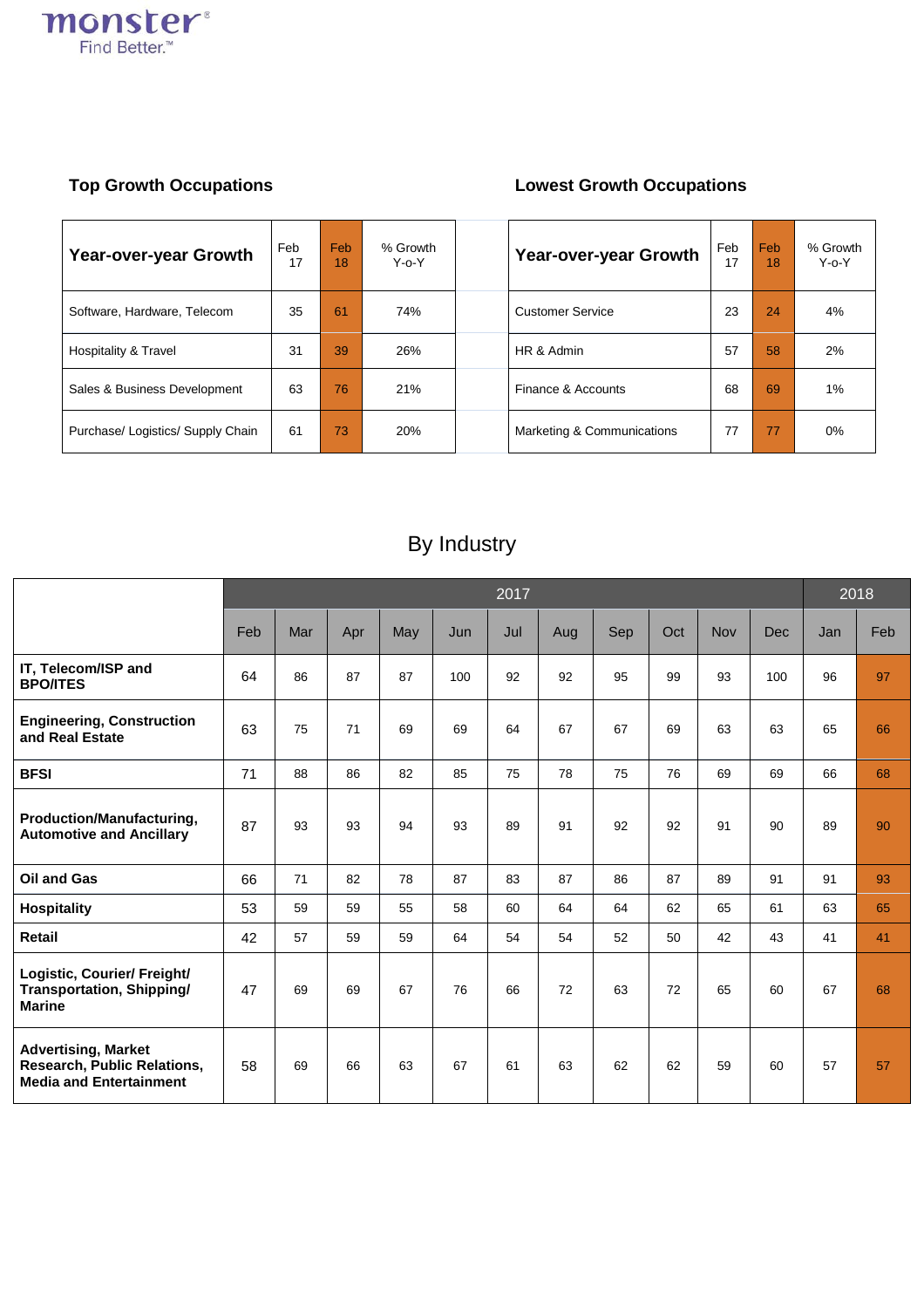|                                                       | 2017 |     |     |     |     |     |     |     | 2018 |     |            |     |     |
|-------------------------------------------------------|------|-----|-----|-----|-----|-----|-----|-----|------|-----|------------|-----|-----|
|                                                       | Feb  | Mar | Apr | May | Jun | Jul | Aug | Sep | Oct  | Nov | <b>Dec</b> | Jan | Feb |
| Software, Hardware,<br><b>Telecom</b>                 | 35   | 57  | 59  | 50  | 65  | 56  | 59  | 60  | 69   | 65  | 70         | 61  | 61  |
| <b>Finance &amp; Accounts</b>                         | 68   | 79  | 78  | 74  | 79  | 73  | 75  | 73  | 74   | 69  | 70         | 68  | 69  |
| <b>Sales &amp; Business</b><br><b>Development</b>     | 63   | 83  | 86  | 84  | 91  | 84  | 87  | 88  | 88   | 82  | 84         | 76  | 76  |
| <b>Customer Service</b>                               | 23   | 32  | 31  | 27  | 30  | 27  | 24  | 22  | 24   | 18  | 21         | 24  | 24  |
| <b>Marketing &amp;</b><br><b>Communications</b>       | 77   | 84  | 83  | 81  | 83  | 80  | 81  | 82  | 82   | 80  | 81         | 77  | 77  |
| HR & Admin                                            | 57   | 65  | 64  | 62  | 66  | 62  | 64  | 61  | 62   | 59  | 57         | 58  | 58  |
| <b>Engineering /Production,</b><br><b>Real Estate</b> | 67   | 74  | 71  | 68  | 73  | 68  | 71  | 71  | 73   | 67  | 68         | 69  | 70  |
| <b>Hospitality &amp; Travel</b>                       | 31   | 47  | 42  | 35  | 42  | 43  | 39  | 45  | 46   | 41  | 36         | 37  | 39  |
| <b>Purchase/ Logistics/ Supply</b><br>Chain           | 61   | 74  | 73  | 71  | 78  | 73  | 77  | 72  | 76   | 70  | 70         | 73  | 73  |

## By Occupation

## **About the Monster Employment Index**

Launched in May 2015, with data collected since February 2014, the Monster [Employment](http://www.monster.com.my/employment-index/) [Index](http://www.monster.com.my/employment-index/) is a broad and comprehensive monthly analysis of online job posting activity in Malaysia conducted by Monster [Malaysia.](http://www.monster.com.my/) Based on a real-time review of millions of employer job opportunities culled from a large, representative selection of online career outlets, including Monster Malaysia, the Monster Employment Index presents a snapshot of employer online recruitment activity nationwide. Monster has taken due care in compiling and processing the data available from various sources for Monster Employment Index, but does not guarantee the accuracy, adequacy or completeness of any information and is not responsible for any errors or omissions or action / decision taken or for the results obtained from the use of such information.

## **About Monster APAC & Gulf**

Monster, for more than 20 years, is a leading online career and recruitment resource and with its cutting-edge technology provides relevant profiles to employers and relevant jobs to jobseekers across industry verticals, experience levels and geographies. Monster today has more than 200 million people registered on the Monster Worldwide network, and with operations in more than 40 countries, provides the widest and most sophisticated job seeking, career management, recruitment and talent management capabilities.

Monster in APAC & Gulf started its operations with India, in 2001 and has operations across India, Singapore, Malaysia, Philippines, Hong Kong, Vietnam, Thailand, Indonesia, UAE and Kingdom of Saudi Arabia. In India it is headquartered in Hyderabad, and has presence in 10